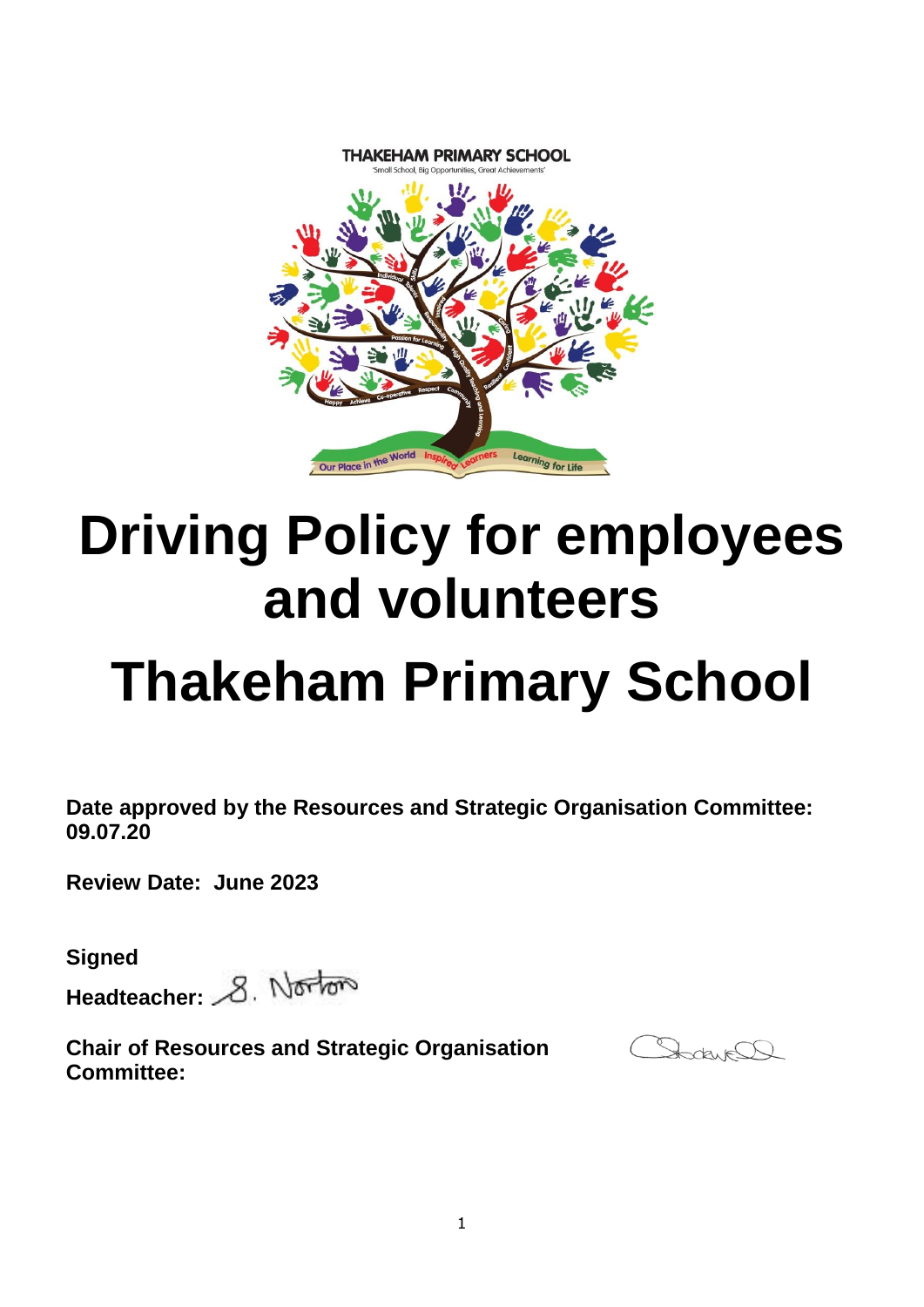### **1. Aim of this policy**

To provide a clear framework for ensuring that all employees who are required to drive for work are qualified and fit to drive, insured and competent to drive safely.

To ensure that vehicles used for work related journeys are suitable and roadworthy, and journeys are planned to be conducted safely.

To encourage a positive attitude towards safe driving at work through assessing travel related risks and taking steps to manage these accordingly.

To clarify the responsibilities of and expectations on individuals.

## **2. Scope of the policy**

This policy applies to all school based employees. Specific arrangements relating to headteachers are shown in italics. The policy is consistent with the policy in place for West Sussex County Council (WSCC) employees, including West Sussex Fire & Rescue Service employees.

The Governing Body also has a duty of care to volunteers and agency staff/consultants who are not employees and who drive on our behalf and this policy also applies to them.

## **3. Policy Overview**

The Governing Body recognises it has a responsibility not only for the health and safety of employees engaged in driving at work but also to all members of the school community, other road users and members of the public.

The Governing Body is fully committed to the principle that all its employees who need to drive as part of their job must be medically fit, qualified, insured and competent to do so. In order to meet this commitment:

- The Headteacher is responsible for checking eligibility to drive and insurance status (where appropriate) on appointment, or authorising an employee to drive for the first time (where not done at appointment), and when an employee changes their vehicle. A copy of the insurance documentation should be attached to the notification form and submitted to Staff Travel.
- Eligibility to drive is to be verified by the Headteacher on an annual basis for all Vocational Drivers and on a spot check basis for all other drivers i.e. driving licence, insurance and car documents. This is set out at section 4.

### **For the purposes of this policy Thakeham Primary School does not have any Vocational Drivers.**

- Driver Awareness Training is compulsory for drivers who meet key triggers. These triggers are set out at section 5.
	- All Vocational and Other Drivers are subject to a risk management approach through Headteacher in order to ensure that those driving in higher risk situations are identified and are fit and competent to drive safely. Details are set out at sections 8 and 9.

This policy is to be read in conjunction with the 'Quick Guide to the licensing, medical and training requirements for WSCC drivers', the 'Driving at work' document produced by Health and Safety/Road Safety and the 'WSCC Regulations and Notes of Guidance for Off-Site Activities'. These documents are file attachments linked to this policy on the WSSfS.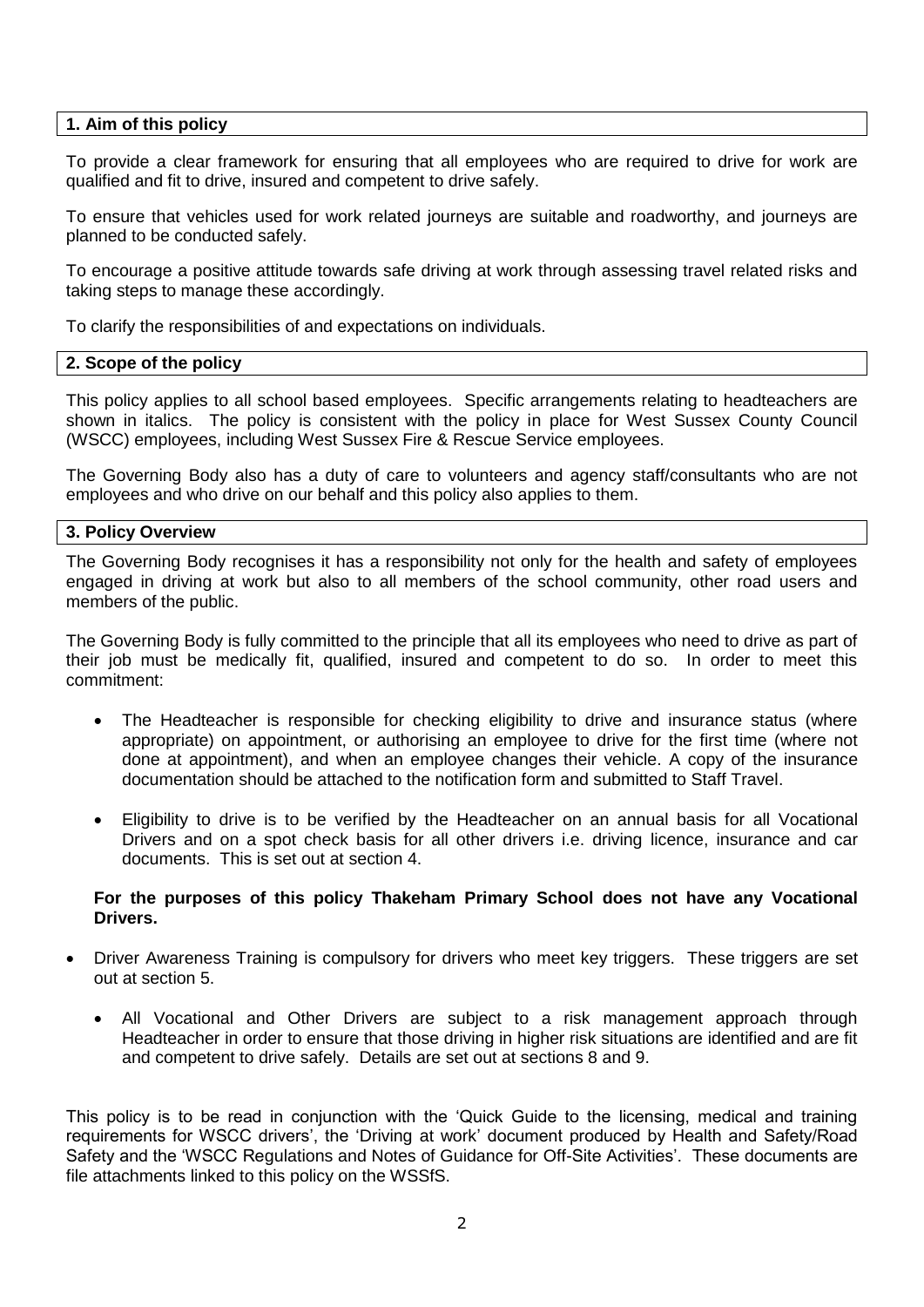Clarification of work related journeys is available in the 'Guidance on Work Related Journeys' document attached to this policy and on the WSSfS.

## **4. Qualification to Drive**

All Other Drivers (refer to section 7) are required to:

- Provide their driving licence and car documents where applicable to the Headteacher for inspection on commencement of employment and comply with random spot checks, providing their driving licence and other documentation for inspection as required e.g. insurance certificate with business cover and valid MOT certificate when using a private vehicle for business use.
- Provide copies of their insurance certificates. These must be attached to form MT4 or MT4a when being authorised to drive on school business for the first time or when changing vehicles.
- Staff may opt to take out a WSCC insurance policy. The school pays this, however in the case of an accident; any claim is brought/paid for by the relevant parties (not the school).

For further advice on the use of private vehicles on work related journeys and advice on the inspection of driving licences please refer to the file attachments linked to this policy on the WSSfS.

## **5. Driver Training/Assessment Triggers**

Driver Awareness Training and assessment is compulsory for any employee driving on behalf of the Governing Body who:

- Has two or more blameworthy accidents in an eighteen-month period whilst driving on behalf of the Governing Body.
- Travels in excess of 10,000 business miles per year.
- Is identified as high risk following a risk assessment.

The Road Safety Education, Training and Publicity Team will contact those employees requiring training in line with the above triggers. Training will be funded by the school.

Please note that all employees are eligible to attend Driver Awareness Training. Any driver interested in attending the training should speak to their Line Manager/Headteacher in the first instance.

### **6. Responsibilities**

All employees who drive on behalf of the Governing Body are responsible for:

- Notifying the Headteacher of any fitness to drive problems or concerns or any other issues that may affect driving ability.
- Notifying the DVLA of any health issues affecting ability to drive. It is a criminal offence not to report to the DVLA any condition that affects ability to drive safely.
- Reporting any convictions for driving offences (including penalty points), periods of disqualification and work related traffic collisions or incidents to Headteacher by the following working day.
- Employees who drive on behalf of the Governing Body are also encouraged to report any driving accidents, cautions or summons that occur outside work to Headteacher in order to enable a discussion to take place around whether any help is needed to ensure that they do not re-offend and whether there are any work related factors to consider.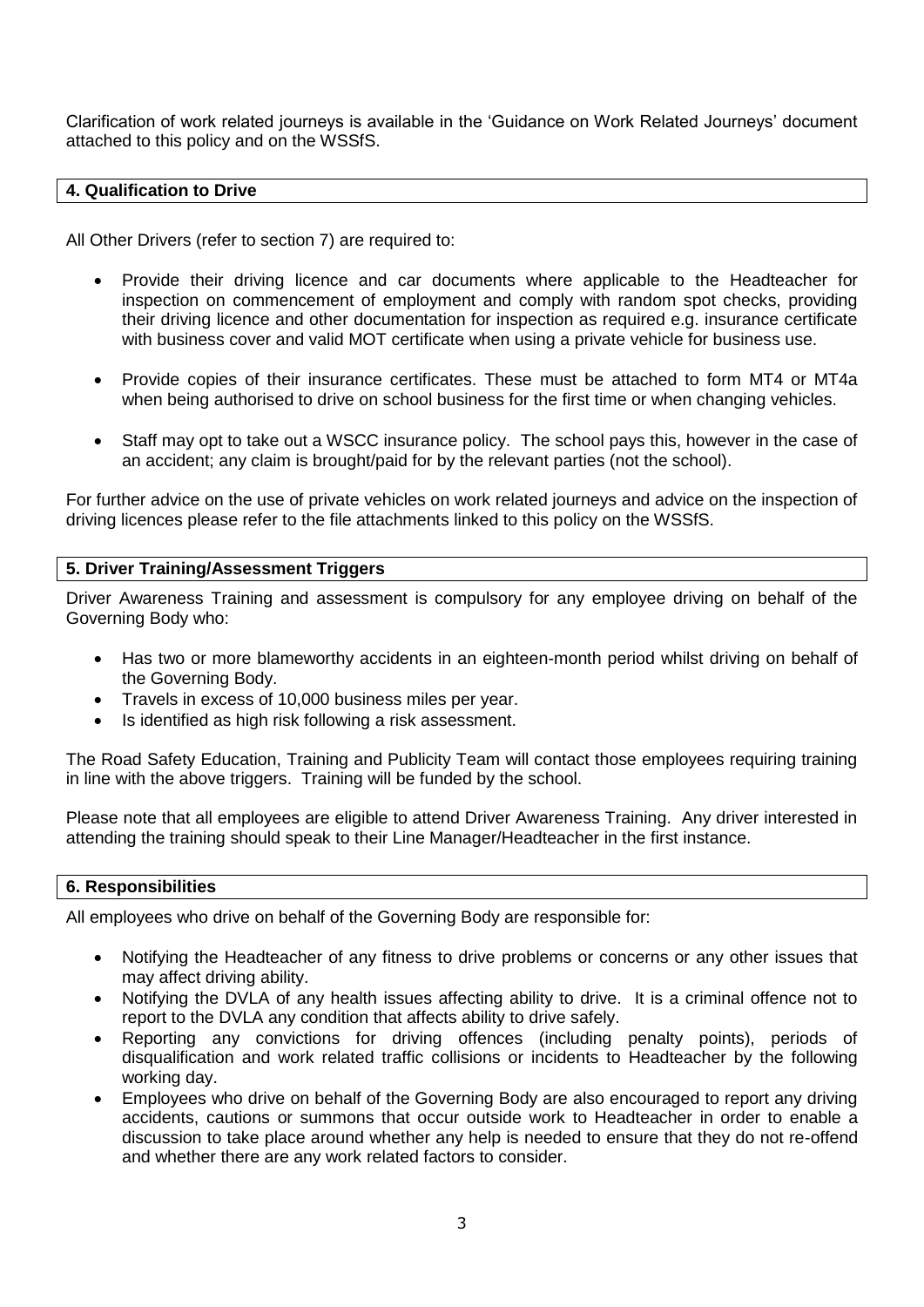- Ensuring that eyesight is checked regularly by an optician (recommended at least every two years or sooner if required).
- Ensuring that their vehicle is roadworthy, safe to drive and not a danger to passengers, pedestrians and other road users.
- Driving within the law, safely and responsibly on work journeys. Further guidance is available within the 'Driving at work' document which is attached to this policy on the WSSfS. The Headteacher is responsible for:
- Ensuring that the Driving Policy is adhered to and that driver medicals, training and assessments are completed as required.
- Ensuring that risk assessments are carried out for driving roles and drivers as required and associated actions are completed and reviewed periodically (refer to section 8).
- Ensuring that driving licences and documents are inspected as required (refer to section 4).
- Ensuring that all work related driving accidents and incidents are investigated and reported to the relevant Health and Safety Team.
- Adhering to the additional Line Manager responsibilities set out in the associated 'Driving at work' document attached to this policy on the WSSfS.

The Governing Body has committed to provide:

- A positive environment in which employees feel confident that they can report health issues and their ability to drive safely, without fear of being treated unfairly.
- Appropriate risk assessment, driver assessment and training to help employees drive as safely as possible.
- Vehicles that are roadworthy and safe to drive.
- A framework for managing the impact on employees no longer capable of carrying out a driving role - the employee will be managed under the Capability Policy.

# **7. Other Drivers**

Other Drivers are those drivers who:

- Drive private cars, pool cars or lease cars on behalf of the Governing Body.
- Occasionally drive other school vehicles as a means of transport.
- Drive members of the school community in any of the above vehicles e.g. pupils, parents, governors, colleagues.
- Drive minibuses to transport members of the school community on a volunteer/occasional basis e.g. ad hoc trips/outings.

At Thakeham Primary School Other Drivers are subject to:

 A risk management approach in cases where there may be a higher level of driving risk determined by the employee or Headteacher in order to ascertain whether a driver medical and/or driver assessment/training is required. Details are set out at section 8/9 below.

**No member of staff is required to drive a minibus, however on production of relevant licence etc a member of staff may be able to do so.**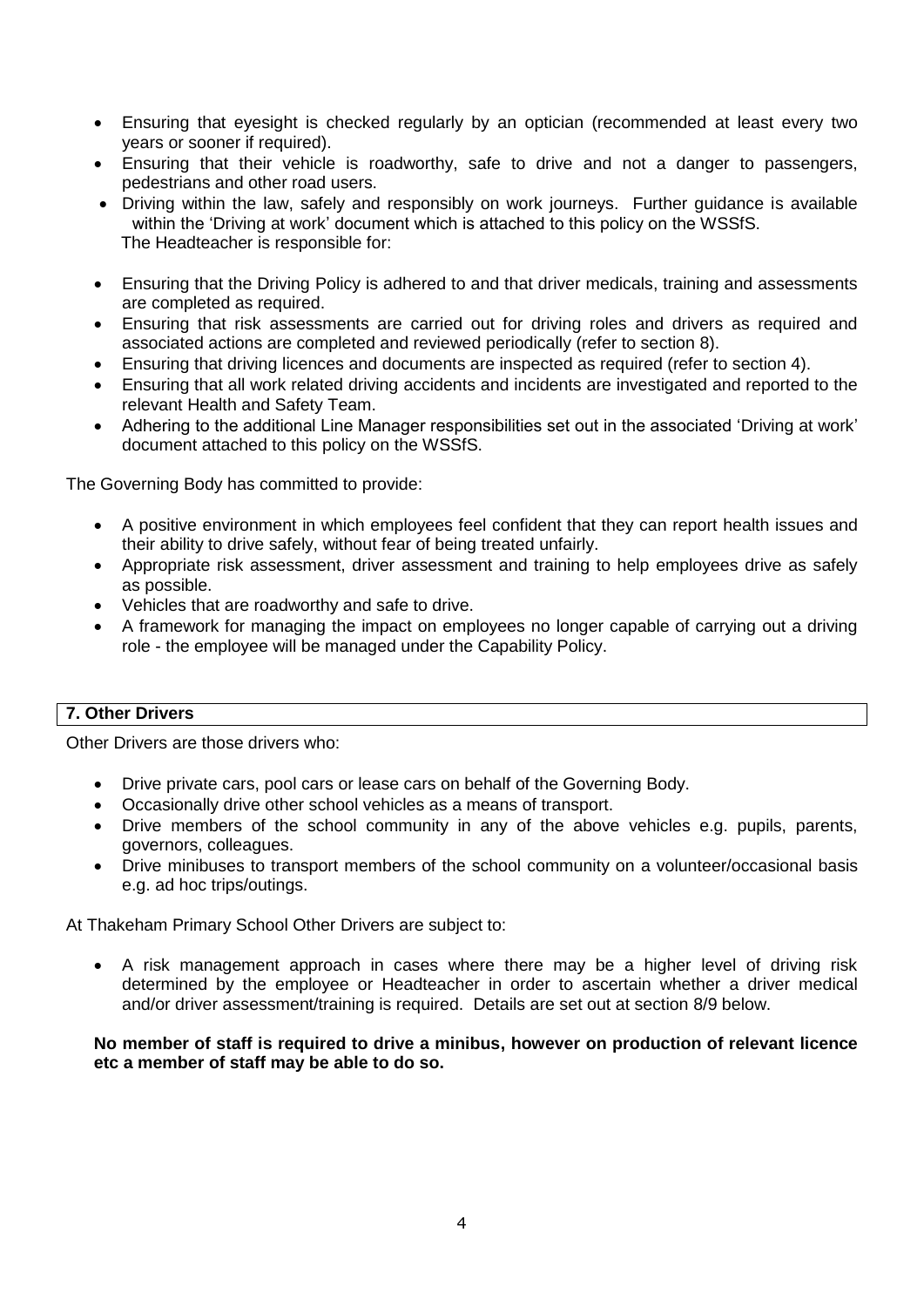## **8. Risk Assessments**

The Headteacher has a duty to make an assessment of the risks to employees while at work and the risk to other members of the school community, and to take reasonably practicable steps to minimise these risks.

In cases where there is a higher level of driving risk, trained and competent staff are required to carry out a risk assessment, which may indicate a need for a driver medical and/or driver assessment/training.

Risk assessments are to be completed for the driving role and for the employee completing the role.

In addition, specific risk assessments will be required where:

- The driver is pregnant or nursing an infant.
- The driver has declared a disability or other factor that might affect their driving ability to their line manager.
- The driving role is assessed as higher risk.
- The driver performance is below the expected standard.

Instructions and examples on how to complete a risk assessment are contained in the Driving at work document attached to this policy on the WSSfS.

### **9. Fitness to Drive**

Those drivers identified as requiring a driver medical following a risk assessment must undergo medical examinations to the standard of those required for PCV/LGV licensed drivers at the following times:

- (a) On employment.
- (b) Within three calendar months of attaining age 45, 50, 55, 60.
- (c) If applicable, on reaching age 65 and annually thereafter.
- (d) At the discretion of the Occupational Health Physician, whenever a change in health is reported.

Medical examinations are undertaken by the Occupational Health Provider.

Employees are responsible for notifying the Headteacher of any health issues or concerns affecting ability to drive.

The DVLA sets minimum medical standards for drivers, including conditions that must be reported to the DVLA. These include neurological disorders, cardiovascular disorders, diabetes, psychiatric disorders, visual disorders, renal disorders, respiratory and sleep disorders and other miscellaneous conditions. Full details are available at [www.dvla.gov.uk.](http://www.dvla.gov.uk/) It is a criminal offence for a driver not to report to the DVLA any medical condition that affects their ability to drive safely.

Drivers who fail to meet WSCC driver medical standards will be managed under the Capability Policy.

## **10. Related Documents**

All related documents linked to this policy are available on the WSSfS–

- Schools Driving Policy Quick Guide
- Schools Guidance on Work Related Journeys
- Guidance for Schools on Driving Licence and car Document Checks.
- How to Check a Driving Licence
- Schools Notification Form Use of Private Motor Vehicles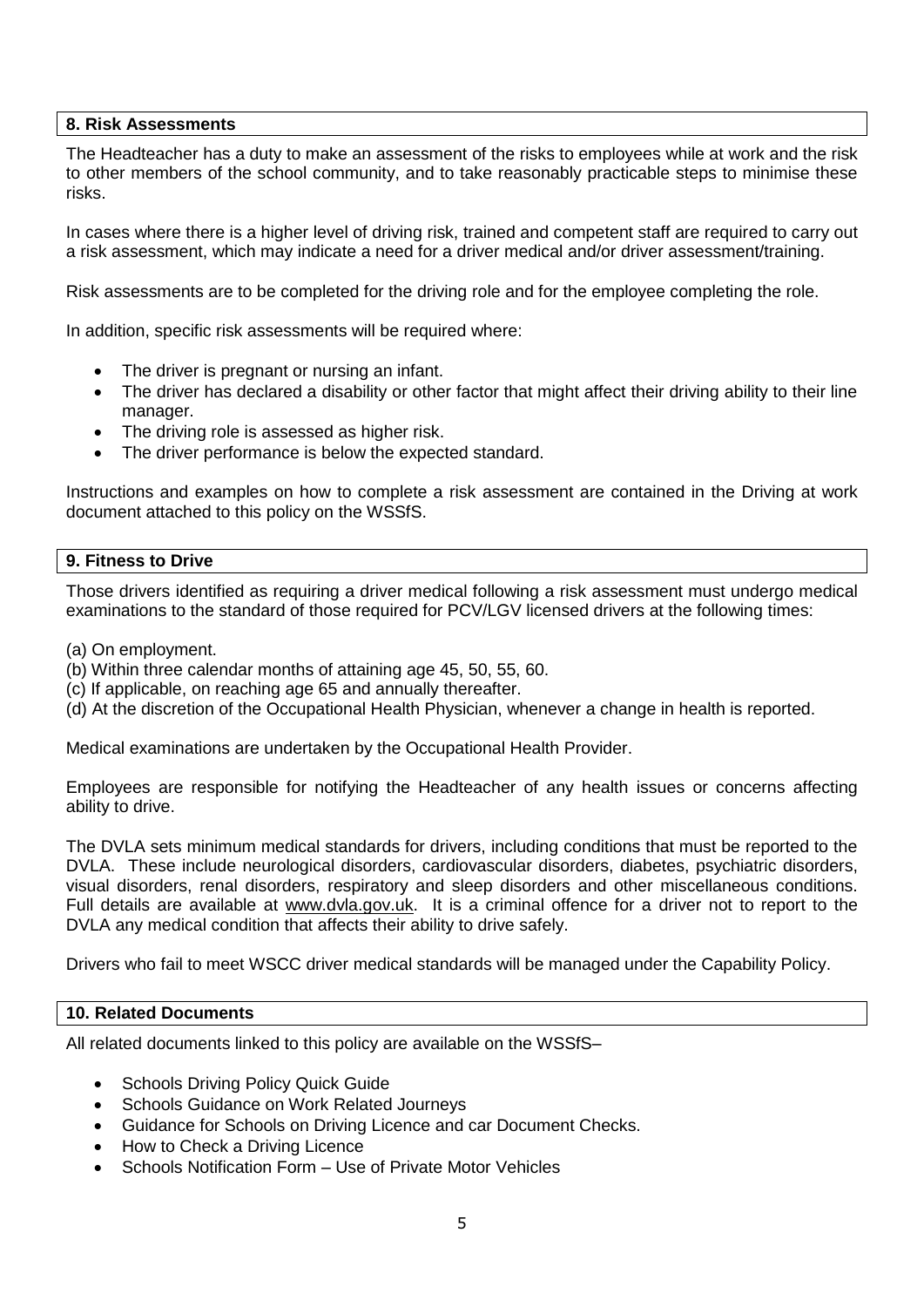Schools Notification Form – Change of Private Motor Vehicle

Related links -

- Driving at work document
- WSCC Regulations and Notes of Guidance for Off-Site Activities
- Litigation, Insurance & Risk Management Services Insurance Guide

# **SCHOOLS GUIDANCE ON WORK RELATED JOURNEYS**

Work is defined as any task where you are engaged in your employers business and are not free to pursue your own interests.

Work Related Journeys can include:

• Transporting goods or materials on behalf of the School/WSCC.

• Transporting people on behalf of the School/WSCC, this includes providing a lift to a colleague on a work related journey.

• Driving from your place of work to another place where you will continue to be at work.

• Driving directly from your residence to a place of work other than your normal place of work e.g. driving to a meeting or training venue.

• Transporting goods or materials to or from your home if you normally work at or from your home.

Journeys that are not work related can include:

- Driving between your place of residence and your normal place of work.
- Providing a lift to a colleague to or from your normal place of work.
- Transporting goods or materials to or from your home if it is to work at home for your own convenience.

If you drive on work related journeys in your own private vehicle, you need to ensure that you have completed the Notification Form for the Use of a Private Motor Vehicle on School Business and have provided your line manager with your driving licence, appropriate business insurance and car MOT for validation or that you request a WSCC insurance policy – see the School Business Manager for further details.

In order to claim mileage for any work related journeys you will need to have completed the above form and had this authorised by the Headteacher. MT10 mileage claim forms are then to be submitted to Pay and Employment Services with the correct authorisation.

### **COVID-19 Restrictions**

At times of local/national lockdown restrictions:

- all staff will be provided with a WSCC letter outlining their role as a key worker regarding eligibility to drive at that time.
- all staff will limit their number school related journeys as directed by the Headteacher
- staff will not car share or transport pupils

Thakeham Primary School staff will be guided by DfE and WSCC advice and our school risk assessment regarding driving and transport. Whilst restrictions are in place we will not approve transport of pupils by staff or for extracurricular activities, sporting events etc. Whilst educational visits have been approved by the government at the time of writing, our risk assessment does not allow for such visits involving public or private at least during the autumn term 2020. This will be reviewed regularly in line with DfE/WSCC advice.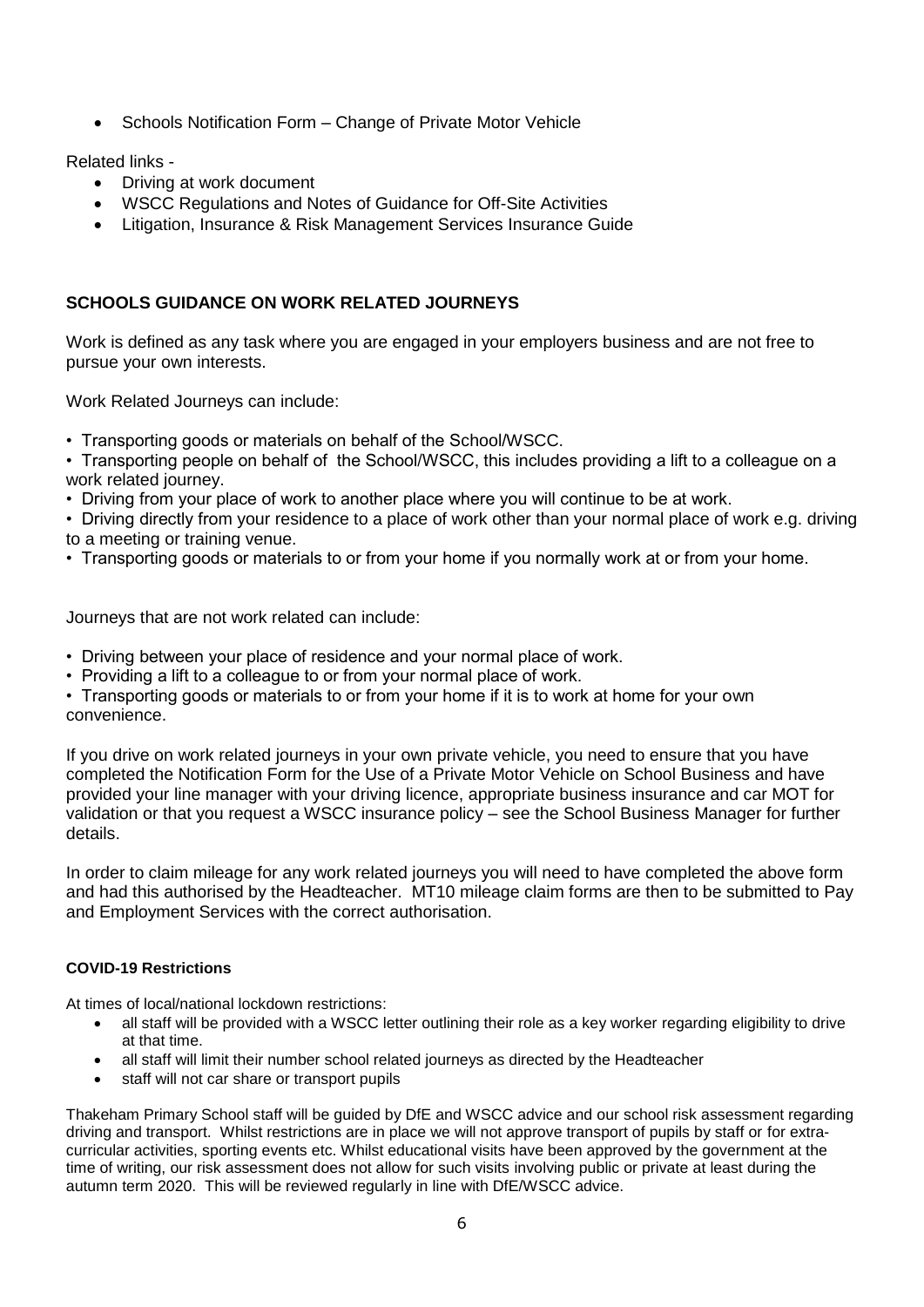## **Notification Form for the Use of a Private Motor Vehicle/s on School/WSCC Business\***

**Part 1** – to be completed by the employee

| <b>A. Personal Details</b>      |  |
|---------------------------------|--|
| <b>Surname</b> (Block capitals) |  |
| <b>Forename &amp; Title</b>     |  |
| <b>Place of Employment</b>      |  |
|                                 |  |

| <b>B. Vehicle Details</b>  |  |
|----------------------------|--|
| <b>Vehicle Make</b>        |  |
| <b>Vehicle Model</b>       |  |
| <b>Registration Number</b> |  |
| <b>Engine Size</b>         |  |

| <b>B. Second Vehicle Details (if applicable)</b> |  |
|--------------------------------------------------|--|
| <b>Vehicle Make</b>                              |  |
| <b>Vehicle Model</b>                             |  |
| <b>Registration Number</b>                       |  |
| <b>Engine Size</b>                               |  |
|                                                  |  |

| <b>C. Vehicle Use Details</b>      |  |
|------------------------------------|--|
| Duties that require transport      |  |
| <b>Reason for not using Public</b> |  |
| or WSCC Transport                  |  |

# **D. Declaration**

**I hereby apply to use the private vehicle/s referred to in B above on School/WSCC business. I confirm that I have provided my driving licence, valid car MOT/s, and valid insurance certificate/s with business cover to my Line Manager/Headteacher/Chair of Governors**

**Signed Date** 

Part 2 - to be completed by the Line Manager/Headteacher/Chair of Governors **E. Authorisation**

I have authorised the employee named in A above to use the vehicle/s referred to in B above on school/WSCC business. I confirm that the employee's documents have been inspected as below and are valid:

- **Driving Licence**
- **Car MOT (where applicable)**
- **Car insurance certificate with cover for business use (where applicable)**

**Signed** Date

Notes -

This form is to be retained on the employee's personal file kept by the school.

When changing vehicles, employees should complete the Notification Form for the Change of a Private Motor Vehicle to be used on School Business.

MT10 mileage claim forms should be submitted with the correct authorisation to Pay and Employment Services.

\* Refer to the Schools Guidance on Work Related Journeys for clarification